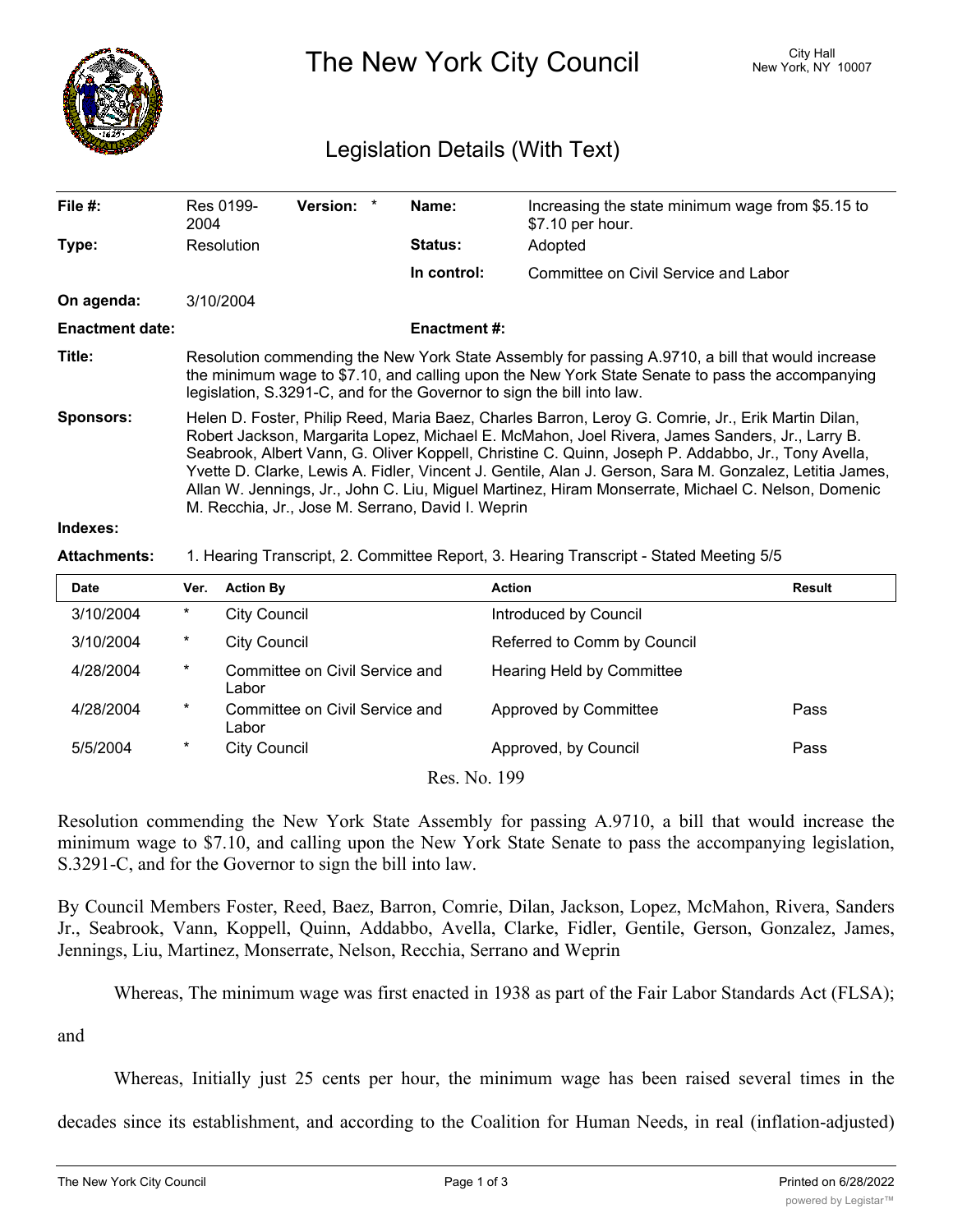## **File #:** Res 0199-2004, **Version:** \*

terms, the minimum wage reached its peak in 1968, when it was worth \$6.92 in 1998 dollars; and

Whereas, Despite increases in the minimum wage during the 1990s, the buying power of the federal minimum wage has declined by nearly 25 percent over the last 20 years; and

Whereas, According to the Coalition for Human Needs, the real value of today's minimum wage is 40% below its peak in 1968, and 24% below its level in 1979; and

Whereas, New York's minimum wage currently stands at the minimum FLSA level of \$5.15 an hour, so that a full-time minimum wage earner makes only \$10,700 a year, which is well below the federal poverty level of \$15,260 for a family of one adult and two children; and

Whereas, According to the New York City Central Labor Council (NYCLC), 74% of workers earning the minimum wage are adults; and

Whereas, Additionally, according to NYCLC, minimum wage workers are disproportionately immigrants (25% of the workforce, but would constitute 32% of the beneficiaries of a minimum wage increase), of color (34% of the workforce, but would constitute 43% of the beneficiaries of a minimum wage increase) and women (49% of the workforce, but would constitute 61% of the beneficiaries of a minimum wage increase); and

Whereas, According to a 1998 report by the Economic Policy Institute, the last federal minimum wage increase (to the current amount of \$5.15 per hour) in 1996 resulted in no measurable effect on unemployment or inflation; and

Whereas, The Fiscal Policy Institute (FPI) noted in a report, entitled "Raising the Minimum Wage in New York: Helping Working Families and Improving the State's Economy," released January 7, 2004, that increasing the minimum wage to \$7.00 per hour would directly benefit nearly 700,000 workers statewide who earn between \$5.15 and \$6.99 an hour (almost 290,000 in New York City alone); and

Whereas, Furthermore, the FPI report stated that approximately 500,000 workers (approximately 220,000 workers in New York City) earning between \$7.00 and \$7.99 would likely benefit from a "spillover"